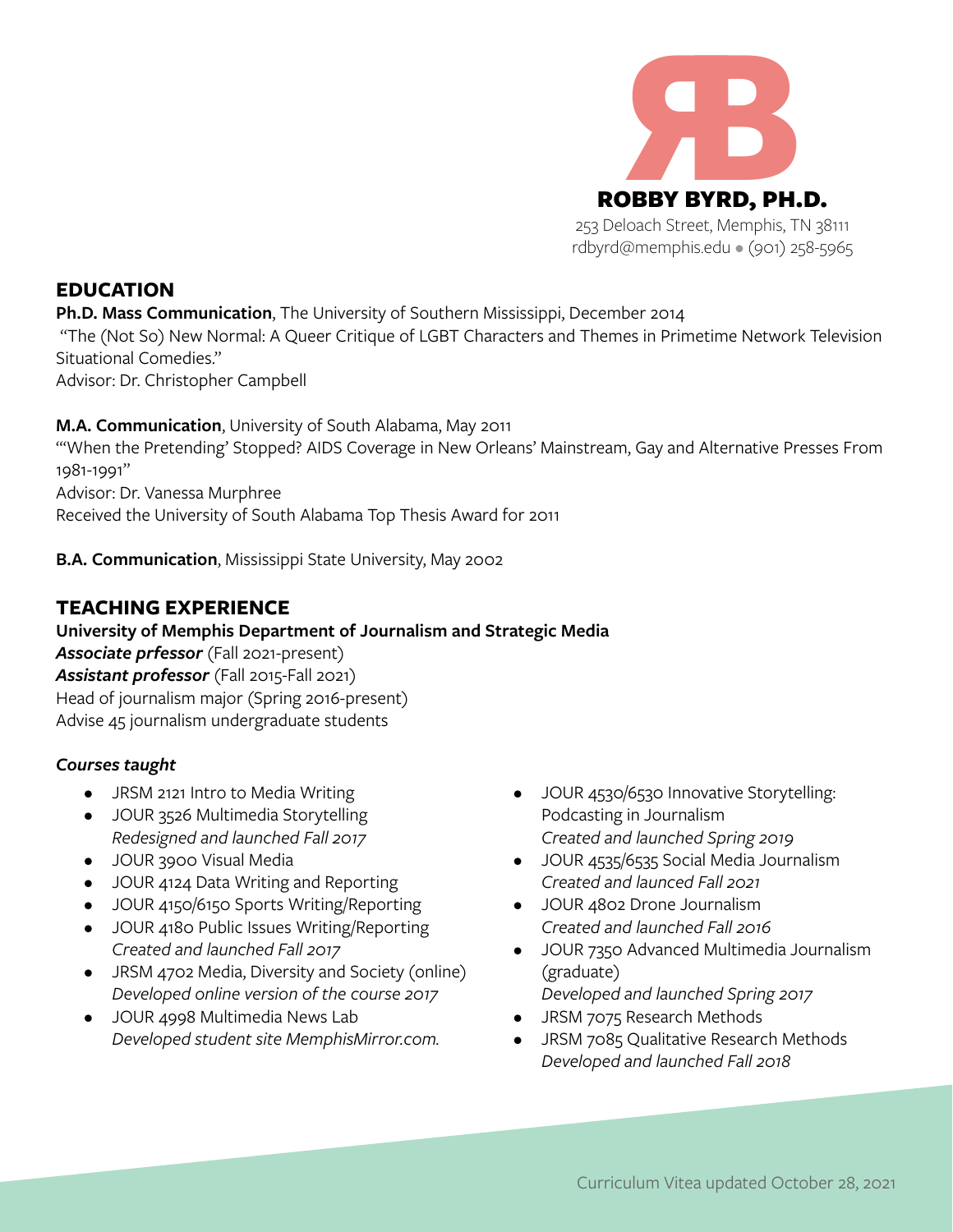### **The University of Southern Mississippi School of Mass Communication and Journalism**

Visiting Instructor (Fall 2014-Summer 2015)

- MCJ 102 Introduction to Media Writing
- MCJ 200 Introduction to Social Media
- MCJ 300 Multimedia Storytelling
- MCJ 303 Investigative Strategies for Journalists
- MCJ 301 Feature Writing
- Advised 48 broadcast journalism undergraduates

Graduate Teaching Assistant (Fall 2011-Summer 2014)

### **University of South Alabama**

- Department of Continuing Education, Computer Applications Instructor. Courses consist of instruction in Microsoft Office 2007 and 2010 applications (Spring 2011 – Spring 2014)
- Graduate Assistant, Online Public Speaking, Department of Communication, University of South Alabama (Summer 2010 – Fall 2010)
- Graduate Assistant, Public Speaking, Department of Communication, University of South Alabama (Spring 2009 - Spring 2010)

## **PROFESSIONAL EXPERIENCE**

- Freelance writer, *Memphis Magazine*, Memphis, Tennessee (Spring 2017—Spring 2020)
- Editor, *The Covington News* and *Alcovy Magazine*, Covington, Georgia (January 2008 September 2008)
- General manager, For both *The Amory Advertiser* and *Aberdeen Examiner*, Amory, Mississippi and Aberdeen, Mississippi, respectively (October 2005 – January 2008)
- Assistant sports editor, *The Meridian Star*, Meridian, Miss. (July 2005 October 2005)
- Sports editor/news reporter, *The North Jefferson News*, Gardendale, Alabama (December 2003 July 2005)
- Sports writer, *The Amory Advertiser*, Amory, Mississippi (October 2002 June 2003)

# **PUBLICATIONS**

### **Peer reviewed journal**

Janoske, M., **Byrd, R. D.**, & Madden, S. (2019) One liners and catchy hashtags: Building a graduate student community through Twitter chats. *Journal of Public Relations Education* 5(1), 70-100.

**Byrd, R. D.** & Denney, P. (2018) "Using Their Own Voice": Learning to Tell Stories with Instagram. *Teaching Journalism and Mass Communication* 8(2), 47-55.

## **Book chapters**

**Byrd, R. D.** (2019). Quaring Queer Eye: Millennials, moral licensing, cleansing and the Queer Eye reboot. In C. Campbell & L. Coleman (Ed.), *Media, Myth and Millennials: Critical Perspectives on Race and Culture*. Lexington Books.

**Byrd, R. D.**, Janoske, M., & Chaney, A. (2019) From Orange Juice to the Ballot Box: Media Coverage of Anita Bryant's Rise and Fall in the Early Religious-right Movement. In K.K. Strunk (Ed.), *Queering the Deep South: Research on Queer Studies and LGBTQ Lives in the U.S. Southeast*. Charlotte, N.C.: Information Age Publishing.

**Byrd, R. D.** (2016) Race and Sexuality: Whitewashing Representation. In C. P. Campbell (Ed.), The Routledge Companion to Media and Race. New York: Routledge.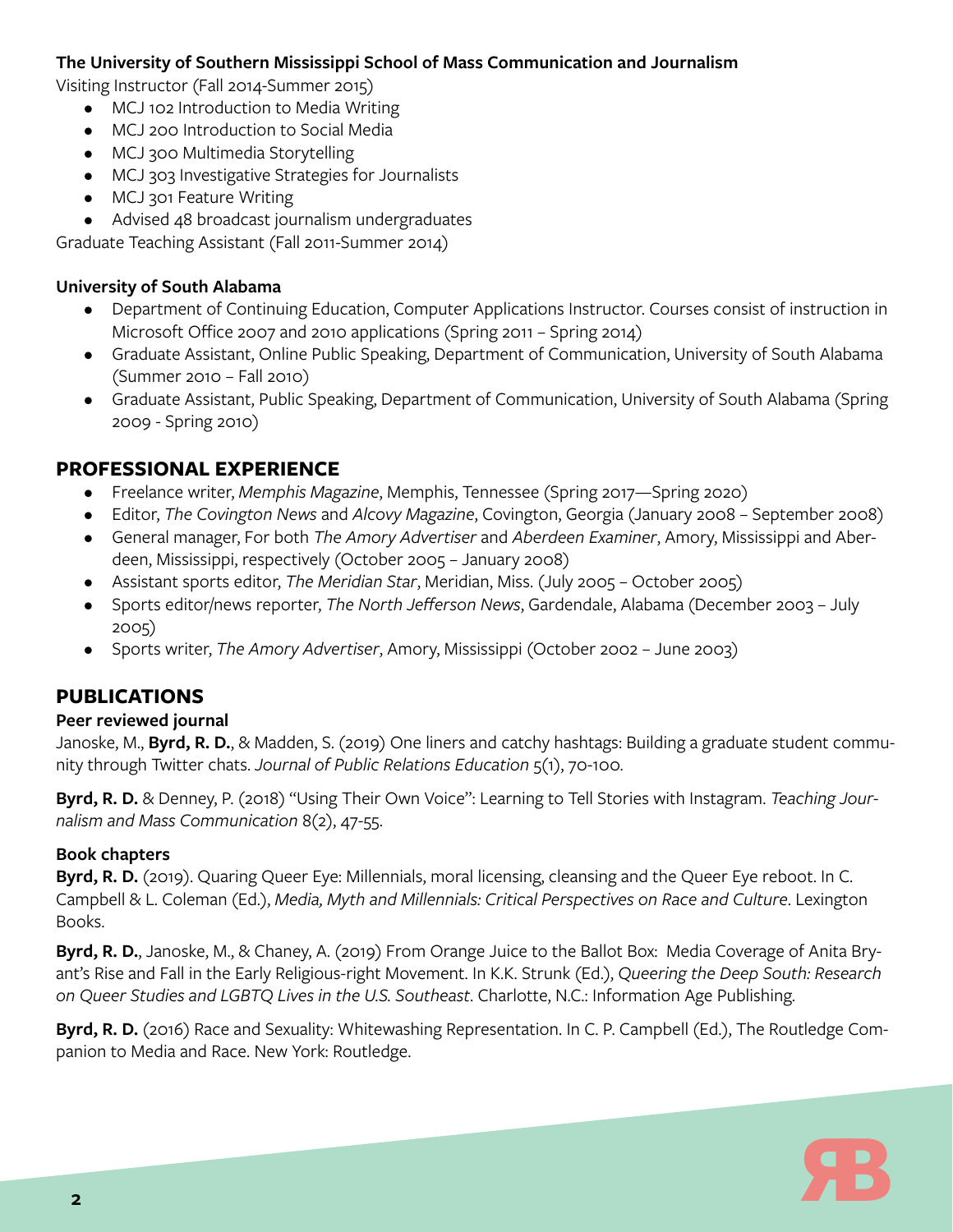### **Non-peer reviewed journal**

**Byrd, R. D.** (2013). Don't Be a Tool . . . Dress Like a Guy: Denotative and Connotative Readings of Old Navy's Süpar Tool Advertisement. *Synergy* 4 (1), 73-80.

### **Book reviews**

**Byrd, R. D.** (2020) Andrew Stoner, *The journalist of Castro Street: The life of Randy Shilts*. *Journalism History*, (online).

**Byrd, R. D.** (2017) Jason A. Peterson, *Full Court Press: Mississippi State University, the Press, and the Battle to Integrate College Basketball*. *Newspaper Research Journal*, 38 (1), 134-135.

### **Manuscripts in progress**

Madden, S., **Byrd, R. D**., & Brown, L. Purchasing power: Etsy activism and the symbolic politics of consumption in white feminism.

**Byrd, R. D.** "We knew them as people": Local media coverage and the national commemoration of the New Orleans Up Stairs Lounge fire victims since 1973.

**Byrd, R. D.** Queer as a football bat: Hegemonic gayness and homophobic Narrative in Out Magazine's "Sports Issue."

**Byrd, R. D.** From outsider to martyr: The Advocate's coverage of Harvey Milk from 1977 to 1979.

**Byrd, R. D.** and Marks-Malone, K. "Selling public relations": A case study of Obsidian Public Relations' in-house podcast.

## **CONFERENCE PRESENTATIONS**

### **National Conferences**

Madden, S., Byrd, R. D., & Brown, L. Purchasing power: Etsy activism and the symbolic politics of consumption in white feminism. Presented at the 2018 International Communication Association Conference in Washington, DC May 2019.

Byrd, R. D. Evolving Narratives: New Orleans Media Coverage of AIDS from 1985-1988. Presented at the 2018 American Journalism Historians Association's annual conference in Salt Lake City, Utah October 2018.

Janoske, M., Byrd, R. D., & Cooper, D. Identity Formation and Voter Suppression: The Iconography of Fake Memes in the 2016 Presidential Election. To be presented at the Association for Education in Journalism and Mass Communication (AEJMC) annual conference (Cultural and Critical Studies Division) in Washington, DC August 2018.

Janoske, M., Byrd, R. D., & Madden, S. One Liners and Catchy Hashtags: Building a Graduate Student Community through Twitter Chats. Presented at the AEJMC annual conference (Public Relations Division) in Chicago, Illinois August 2017. Top poster in PRD Teaching Competition.

Byrd, R. D. & Denney, P. "Using their own voice": Learning to tell stories with Instagram. Presented at the AEJMC annual conference (Small Programs Interest Group) in Chicago, Illinois August 2017. Third place teaching paper for SPIG.

Byrd, R. D. Privileged gay man: The intersection of race, gender and sexuality in network television sit coms. Presented at the AEJMC annual conference (Entertainment Studies Interest Group) in Minneapolis, Minnesota August 2016.

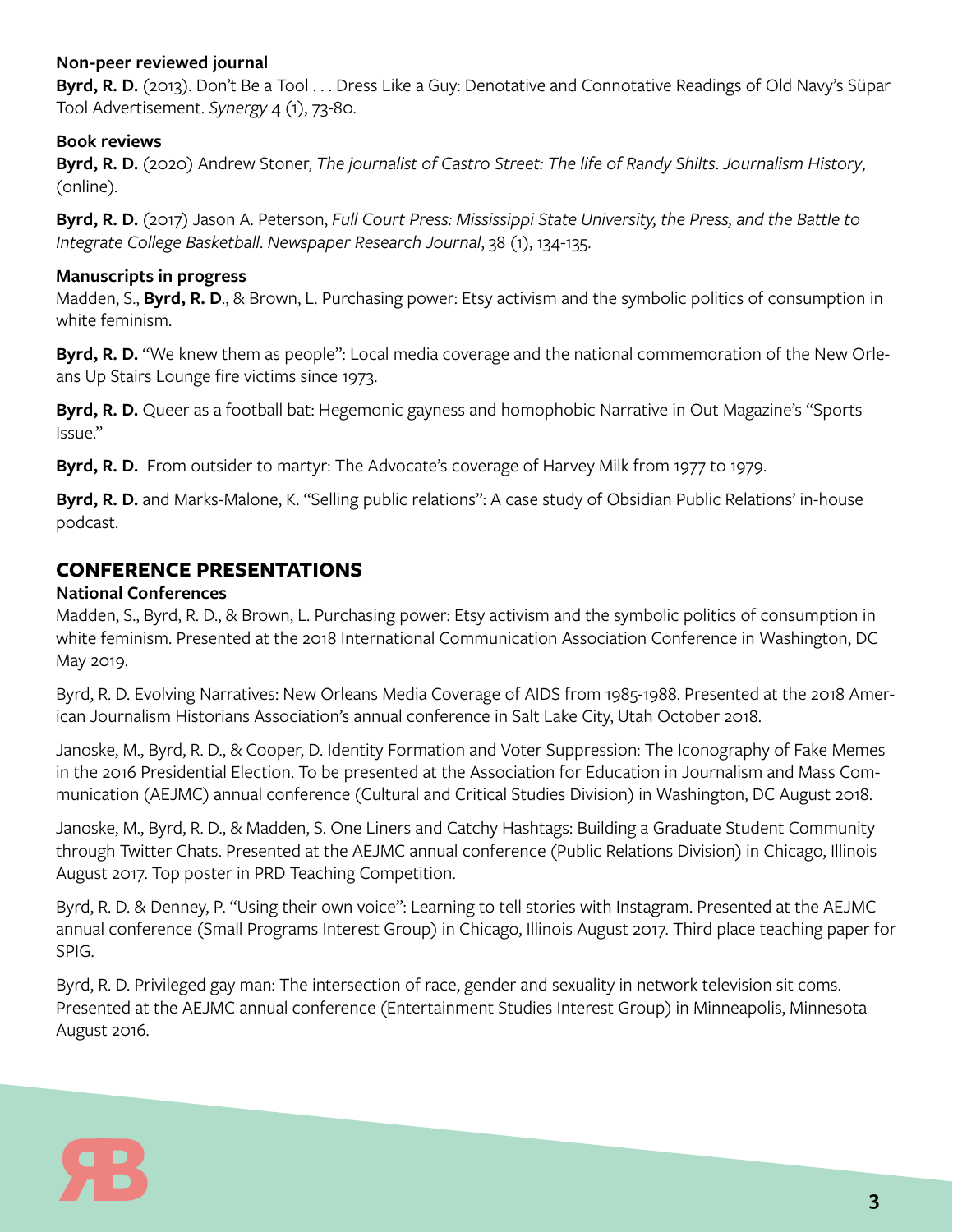Byrd, R. D. Good gay, bad queer: Heteronormative shaming and homonormative love in network television situational comedies. Presented at the AEJMC annual conference (Cultural and Critical Studies Division) in San Francisco August 2015.

Byrd, R. D. Rich and fabulous: The marginalizing power of television situational comedies and the contrived gay market. Presented at the AEJMC annual conference (Entertainment Studies Interest Group) in San Francisco, August 2015.

Byrd, R. D. "We Knew Them as People": Local media coverage and the national commemoration of the New Orleans Up Stairs Lounge fire victims since 1973. Presented at the 2013 AJHA's annual conference in New Orleans, Louisiana September 2013.

Byrd, R. D. Creating a narrative of (im)possibility: Outsports.com's declaration of a gay-friendly Sports world. Presented at the AEJMC annual conference (Gay, Lesbian, Bisexual and Transgendered Interest Group) in Washington, D.C. August 2013.

Sipocz, Daniel & Byrd, R. D. Did #NBCFail? Twitter and user-generated critiques of 2012 Olympic coverage in a post-broadcast world. Presented at the AEJMC annual conference (Graduate Student Interest Group) in Washington, D.C. August 2013. Third place paper award for interest group.

Byrd, R. D. Queer as a football bat: Hegemonic gayness and homophobic Narrative in Out Magazine's "Sports Issue." Presented at the AEJMC annual conference (Cultural and Critical Studies Division) in Chicago, Illinois August 2012. Top poster award for division.

Byrd, R. D. From outsider to martyr: The Advocate's coverage of Harvey Milk from 1977 to 1979. Accepted for presentation at the AEJMC annual conference (History Division) in St. Louis, Missouri, August 10, 2011.

### **Regional/State Conferences**

Byrd, R. D., Hollingsworth, J. & Warnick, J. Responding to the enemy: Identity construction and selective exposure in Huffington Post's blog and reader's comments. Presented at the Southern States Communication Association Annual Conference (Mass Communication Division) in Louisville, Kentucky on April 11, 2013.

Byrd, R. D. Just another "snark" piece? Outsports.com's queering of Tim Tebow through the scope of a homophobic "gaydar." Presented at the Alabama Communication Association annual convention in Mobile, Alabama, July 28, 2012. Top graduate student paper.

Byrd, R. D. From outsider to martyr: The Advocate's coverage of Harvey Milk from 1977 to 1979. Presented at the AEJMC Southeastern Colloquium in Columbia, South Carolina, March 18, 2011. Top student paper in history division.

### **Panel Presentations**

Byrd, R.D.; Stoner, Andrew; Bajko, Matthew. Historic Media Coverage of LGBTQ Issues: San Francisco and Other Key "Places". Presented to the AEJMC annual conference (LGBTQ Interest Group & History Division). Virtual Conference August 2020.

Byrd, R.D.; Li, Minjie; Salamon, Earl; Ciszek, Erica; Reynolds, Chelsea; Rodriguez, Nathian. Queering Methods: Exploring the Emerging Topics and Research Methodologies in the Queer Digital Space. Presented to the AEJMC annual conference (LGBTQ Interest Group & Cultural and Critical Studies Division). Virtual Conference August 2020.

Byrd, R. D.; Rodriguez, Nathian; Christensen, Jen; Fox, Kim. Strange Fruit: Diversity and Storytelling Across the Pod-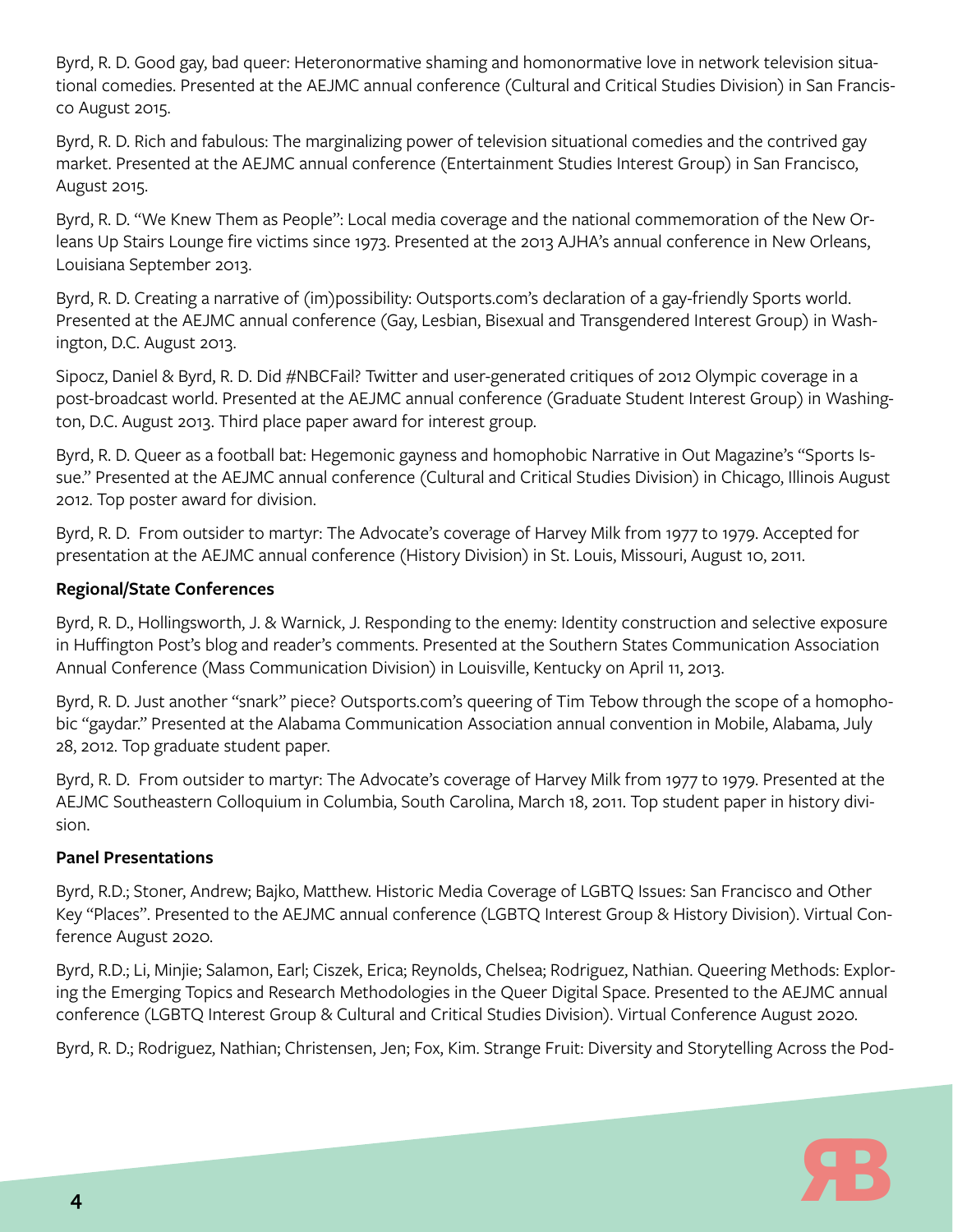casting Platform. Presented to AEJMC annual conference (LGBTQ Interest Group & Minorities in Communication Division) in Toronto, Canada, August 2019.

Byrd, R. D.; Rodriguez, Nathian; Tindall, Natalie; & Jennifer. Out of the Intersectional Ghetto: Publishing Inclusive Research in Mainstream Mass Comm and Journalism Journals. Presented to AEJMC annual conference (LGBTQ Interest Group & Commission on the Status of Women) in Washington, D.C., August 2018.

Byrd, R. D.; Murphree, Vanessa M. & Perry, Pam: Two sides of the same coin: The historical synergy between public relations and the press. Presented at the AJHA annual conference in St. Petersburg, Florida, October 2016.

Byrd, R. D.; Foss, Katie; Rodriguez, Nathian & Geske, Joel: Teaching LGBTQ Issues in the Bible Belt. Presented to AEJMC annual conference (LGBTQ Interest Group & Cultural and Critical Studies Division) in Minneapolis, Minnesota, August 2016.

Byrd, R. D. "'Housewives with Balls': Hegemonic Masculinity and Heterosexist Narrative in Logo TV's A-List Dallas." Presented at the SSCA annual conference (Popular Communication Division) in Louisville, Kentucky on April 13, 2013.

Byrd, R. D. "In Their Opinions: Establishing a Counternarrative During the AIDS Epidemic in the Conservative South." Presented at the SSCA annual conference (Gender Studies Division) in Louisville, Kentucky on April 11, 2013.

Byrd, R. D. "Is 'Milk Still Fresh': Harvey Milk, The Advocate, and Public Memory." Presented at the SSCA annual conference (Public Address Division) in Little Rock, Arkansas on March 21, 2011.

## **Other Conference Presentations**

Sipocz, Daniel & Byrd, R. D. "#NBCFail? A textual analysis of viewer generated Twitter critiques during NBC's 2012 Olympic coverage." Presented at the Broadcast Educators Association District II Conference at Tennessee State University, Nashville, Tennessee, October 5, 2012.

Byrd, R. D. Queer as a football bat: Hegemonic gayness and homophobic narrative in Out Magazine's "sports Issue." Presented at the AEJMC Midwinter Conference (Cultural and Critical Division) in Norman, Oklahoma, March 2, 2012. Top paper in division.

Byrd, R. D. "The 'gays' disease': The Times-Picayune's AIDS coverage from 1981-1985." Presented at the AJHA Southeast Colloquium in Panama City, Florida, February 5, 2011.

### **Guest Lectures/Presentations**

Visiting professor Johannes Gutenberg University, Journalistisches Seminar Mainz. Mainz, Germany. Course: Digital Media and Society. May 5-26, 2017.

"Researching Media History" presented to the UofM JRSM monthly research colloquium October 2016.

"The Not So New Normal" presented to the UofM JRSM monthly research colloquium March 2016.

"Feminism in the News" panel as part of the University of Memphis' Women's History Month celebration. February 2016.

## **Other Research Projects**

Assisted with coding qualitative questionnaires from participants in the Blue Star Families "2013 Military Family Lifestyles Survey." The research was presented during a panel event cohosted by the Senate and Congressional Military Family Caucuses in Washington, D.C. on May 16, 2013.

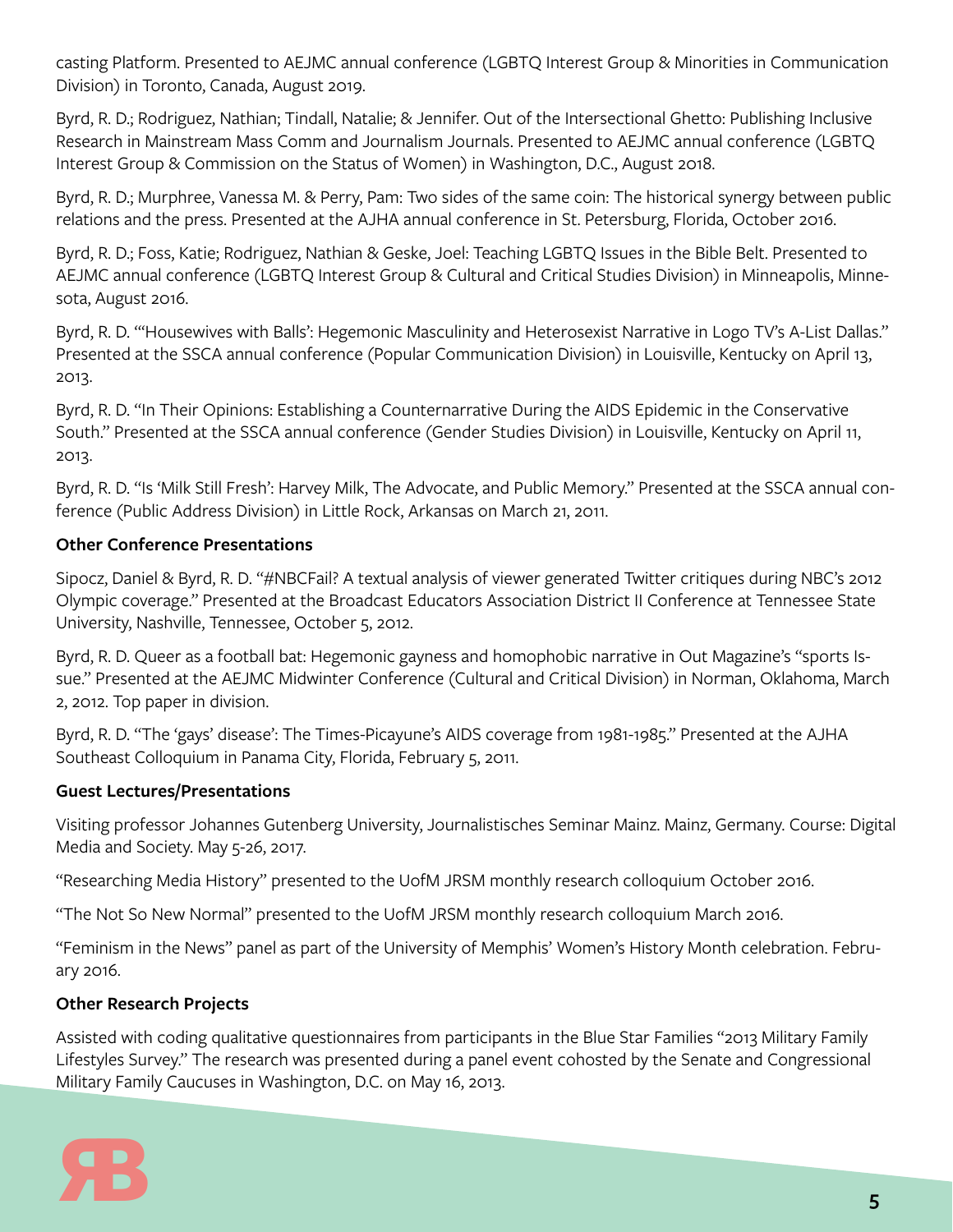## **SERVICE**

- Member of the NCAA Name, Image & Likeness Community of Researchers. (Fall 2021-Spring 2022)
	- o Research group funded to explore NIL coverage in media, impact on student athletes.
	- o Interdisciplanary group from sports marketing, journalism and the law school.
	- o Awarded \$2,500 to begin research in Fall of 2021.
- University of Memphis Academic Freedom and Responsibility Committee (Fall 2020-present)
- UofM College of Communication and Fine Art Graduate Curriculum Council, departmental representative (Fall 2019-present)
- AEJMC History Division Southeast Colloquium Research Chair (2019-2020)
- Department of Journalism and Strategic Media Internship Coordinator (Fall 2019)
- Member of the LGBTQ Community of Researchers at University of Memphis. (Fall 2018-Present)
	- **o** Research group funded by UofM to establish a Queer archive on campus.
	- **o** Group comprised of Queer researchers across the campus.
	- o Serve as group's PR and outreach coordinator.
	- o Applied for \$2,500 grant from University of Memphis for LGBTQ Special Collection (funded).
- Slated to lead JRSM study abroad program to Mainz, Germany (May 2020 & 2021)
	- o Both program years have been postponed due to the pandemic.
- Chair of AEJMC LGBTQ Interest Group (2018-2019)
- Chair broadcast journalism faculty search committee, University of Memphis Department of Journalism and Strategic Media (2018)
- Director UofM Department of Journalism and Strategic Media's AMP18, high school media workshop (June 2018)
- Study abroad lead instructor journalism, Mainz, Germany. (May 2017)
- Member of University of Memphis Grade Appeal Committee (2017-2019)
- JRSM Broadcast News Task Force (Spring 2018)
- JRSM #MLK50 Task Force (2017-2018)
- Head of journalism major on Journalism and Strategic Media Curriculum Committee (2016-present)
- Helped coordinate Electionland Project for U of M journalism students during the 2016 Presidential Election. Electionland is part of ProPublica's election coverage.
- Vice Chair for AEJMC LGBTQ Interest Group (2017-2018)
- Research Chair for AEJMC LGBTQ Interest Group (2016-2017)
- Website manager and newsletter editor for AEJMC Cultural and Critical Studies Division (2015-2017)
- Paper reviewer for various AEJMC interest groups and divisions [Cultural and Critical Studies Division, History Di vision, LGBTQ Interest Group, and Entertainment Studies Interest Group] (2016-present)
- Member advertising faculty search committee, University of Memphis Department of Journalism (2016)
- Chair UofM Department of Journalism and Strategic Media Scholarship Committee (2016-2019)
- Member of UofM Department of Journalism Strategic Media Publication Board (2016-present)
- Principal investigator Drone Journalism course, part of the FedEx Institute's DRONES Cluster (2016-2017)
- Received a \$5,000 grant from FedEx DRONES Cluster to develop a course in drone journalism.
- Serve on recruitment committee, UofM Department of Journalism and Strategic Media (2015-2017)
- Coordinated Media Engagement day activities for the department (2015)
- Worked departmental booth at the Discover Your Major Day (2015, 2016, 2017, 2018, 2019, 2021)
- Assisted with department open house to welcome new students (2015, 2016)
- Worked departmental booth at MemBound (Fall 2017)

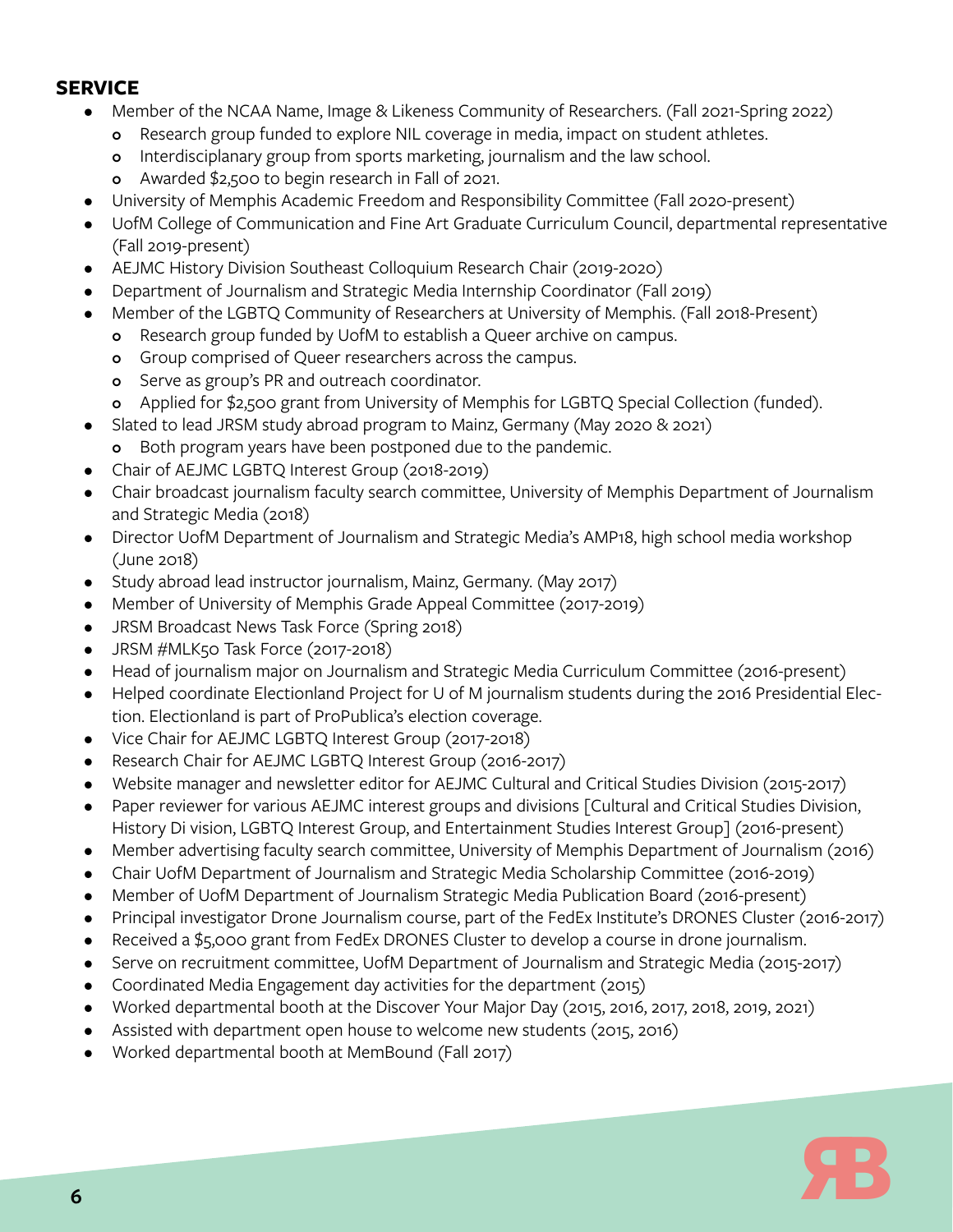- Director of the 2015 Remembering Hurricane Katrina University of Southern Mississippi High School Multimedia Journalism Workshop (June 2015)
- Received a \$6,000 grant from the Dow Jones News Fund to support the workshop.
- Research chair Newspaper and Online News Division 2015 AEJMC Southeast Colloquium (2014-2015)
- Instructor Mississippi Scholastic Press Association training workshop (September 2014)
- Assistant director for the 2014 "Remembering Freedom Summer" USM High School Multimedia Journalism Workshop (June 2014)
- University of Southern Mississippi Gay Straight Alliance, LGBTQ+ Allies training class (October 2013)
- Graduate Student Liaison, Cultural and Critical Studies Division (AEJMC) (2012-2014)
- Graduate Student Representative, USA Communication Graduate Faculty Committee (August 2009 Spring 2011)
- Judge, University of South Alabama High School Public Speaking Contest (April 2010)

# **EXTERNAL FUNDING**

- Podcasting History, NEH Collaborative Research Grant, \$250,000, Fall 2019 (not funded).
- Recording Studio in Meeman Journalism, Gannett Foundation, \$75,000, Fall 2019 (not funded).
- In the Land of Decadence, American Journalism Historians Association Rising Scholar Grant, \$2,000, Summer 2018 (not funded).
- JRSM A.M.P. Summer High School Workshop, Dow Jones News Fund, \$5,000, Sumer 2018 (not funded).
- 2015 USM High School Multimedia Workshop, Dow Jones News Fund \$6,000, Summer 2015 (funded).

## **INTERNAL FUNDING**

- NCAA NIL, UofM Community of Researchers Grand, \$2,500 (funded)
- LGBTQ CoRs Mid-South LGBTQ+ Archive, UofM CoRs, \$5,000, 2019 (not funded).
- LGBTQ CoRs Mid-South LGBTQ+ Archive, UofM Community of Researchers Grant, \$2,500, 2018 (funded).
- Drone Journalism Expansion, FedEx Institute of Technology DRONES Grant, \$5,000, 2017 (not funded).
- Drone Journalism, FedEx Institute of Technology DRONES Cluster Grant, \$5,000, 2016 (funded).
- New Faculty Research Grant, UofM College of Communication and Fine Art, \$3,000, 2016 (funded).

# **GRADUATE STUDENT COMMITTEES**

## **Dissertation Committee**

Outside dissertation reader, José Andrés Arazia, University of Texas, Austin. Dissertation title: From Antagonizing to Advocating: The Evolving Portrayal of Gay and Lesbian Texans in the Press. Defended Summer 2016.

Outside committee member for Michelle Carr, University of Memphis Department of Communication and Film. Proposed Spring 2020.

## **Thesis Committee**

Committee member for Paul D'Ambrosio, University of Memphis, Thesis title: Growing the Audience: Are Newsroom Metrics Killing Watchdog Reporting? Defended Spring 2018.

Committee member for Melanie Hawkins, University of Memphis, Thesis title: Chuckling Through a Crisis. Defended Fall 2017.

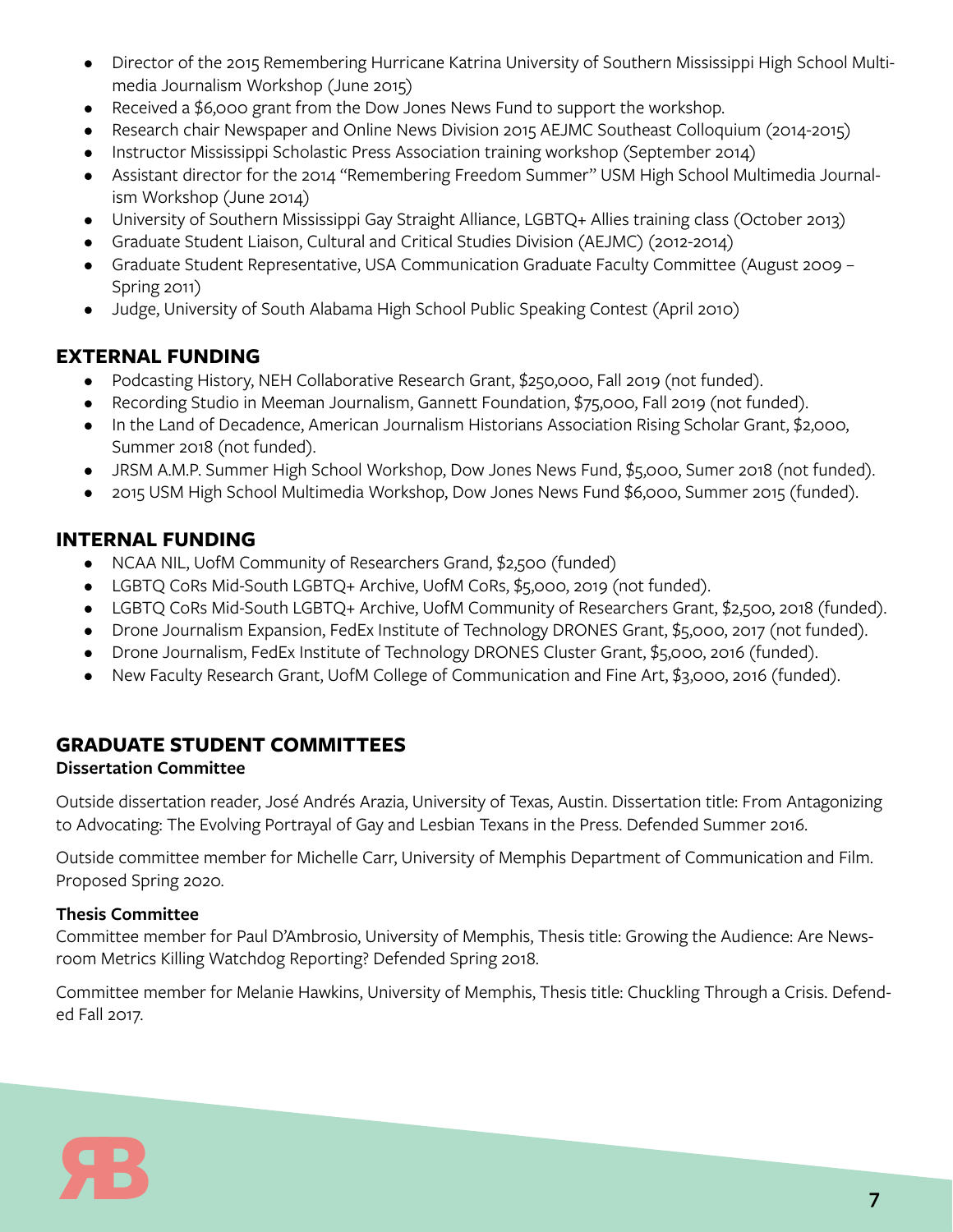### **Project/Internship Committee**

Committee member for master's project, Shelby Harris, University of Memphis. Project title: 'Rona Reporting: A look into the journalistic process of East Tennessee reporters duirng the COVID-19 pandemic. A podcast. Defended Spring 2021.

Chair master's project, Katrina Smith, University of Memphis. Project title: Life in Quarantine Podcast. Defended Fall 2020.

Chair master's project, Logan Butts, University of Memphis. Project title: Two Miles of Hatred: An Oral History of The Battle of the Boulevard, Mid Major College Basketball's Fiercest Rivalry. Defended Fall 2017.

Committee member for master's project, Louis Asser, University of Memphis. Project title: Media Center 2019 U.S. Open. Defended Fall 2019.

Committee member for master's practicum, Asha Immanuel, University of Memphis. Project title: Hope Works, Inc./Hope 2 Hire Social Media Manager. Defended Fall 2018.

Committee member for master's project, Senwhaa Lim, University of Memphis. Project title: Travel MANager. Defended Summer 2016.

Committee member for master's project, Iesha Harris, University of Memphis. Project title: What the doctor ordered: A best practices guide for practitioners communicating with children and families. Defended Spring 2016.

## **HONORS**

- University of Memphis College of Communication and Fine Arts Dean's Faculty Advisor Award, Fall 2020.
- UofM Department of Journalism and Strategic Media D. Mike Pennington Mentoring Award, Fall 2018.
- Third place paper SPIG AEJMC 2017.
- Top poster in PRD Teaching Competition AEJMC 2017.
- Third place in AEJMC Visual Communication Division's Best of the Web contest for MemphisMirror.com.
- Recipient of UofM College of Communication and Fine Art New Faculty Research Grant, Summer 2016.
- Received \$3,000 to conduct archival research in New Orleans during the summer of 2016.
- Recipient of a 2013 AEJMC Graduate Student Travel Grant for national conference in Washington, D.C.
- Third place paper award for co-authored paper in Graduate Student Interest Group at the 2013 AEJMC National Conference in Washington, D.C.
- Top PhD Student for 2012-2013. Presented by The University of Southern Mississippi School of Mass Communication and Journalism
- Recipient of the 2013 Dr. Robert Gene Wiggins Fellowship from the University of Southern Mississippi School of Mass Communication and Journalism
- Top Poster Award for the Cultural and Critical Studies Division (AEJMC) at the 2012 AEJMC National Conference in Chicago, Illinois
- Top Graduate Student Paper at the 2012 Alabama Communication Association Annual Convention
- Top Paper in Cultural and Critical Studies Division at 2012 AEJMC Midwinter Conference
- Top Thesis Award for 2011 at the University of South Alabama
- Top Student Paper in the History Division at AEJMC 2011 Southeast Colloquium
- Exceptional Graduate Teaching Award, University of South Alabama 2010-2011
- Outstanding Scholarly Paper Award, University of South Alabama 2011 for "From Outsider to Martyr: The Advocate's coverage of Harvey Milk from 1977 to 1979"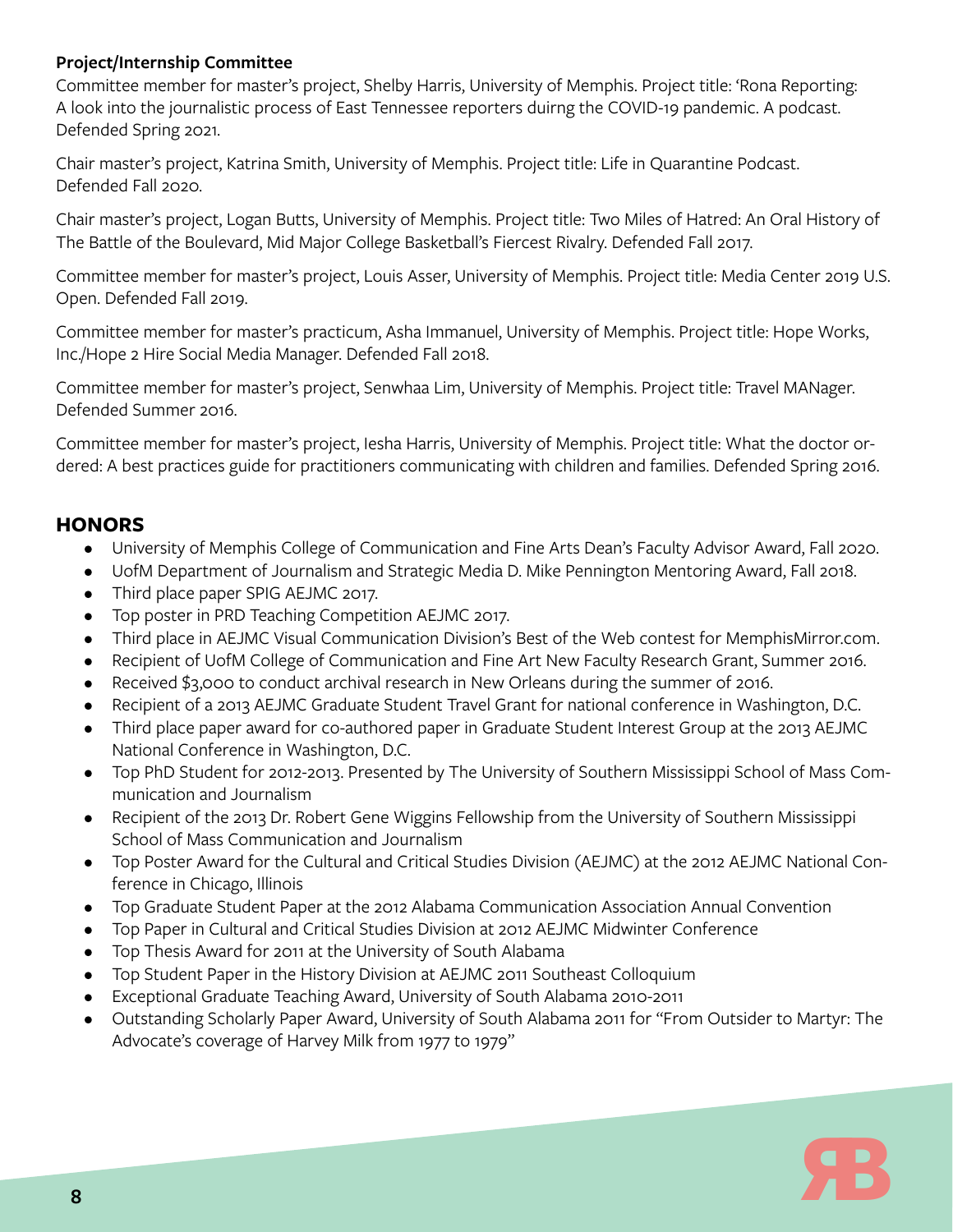# **ACADEMIC MEMBERSHIPS**

#### **Association for Education in Journalism and Mass Communication**, 2011-present

Divisions: History

Cultural and Critical Studies

Interest Groups: LGBTQ

Entertainment Studies

Small Programs

**American Journalism Historians Association**, 2014-present

**Alabama Communication Association**, 2012-2014

**Southern States Communication Association**, 2011, 2013

## **PROFESSIONAL JOURNALISM HONORS**

- 2008 Georgia Press Association
	- **o** First Place General Excellence
	- **o** Second Place Best Graphics
	- 2006 Mississippi Press Association
		- **o** First place General Excellence
		- **o** First place Best Design
		- **o** Best Front Page
		- **o** First place Best In-depth/Investigative Story
		- **o** First place Personality Portrait
		- **o** Third place Editorial Writing
- 2005 Mississippi Press Association
	- **o** First Place Best Special Section
	- **o** Second place weekly sports column
- 2004 Alabama Press Association
	- **o** Third place Weekly Sports Photographer of the Year
	- **o** Third place Sports Feature Story of the Year
- 2004 Community Newspaper Holdings, Inc.
	- **o** Weekly Photographer of the Year Finalist